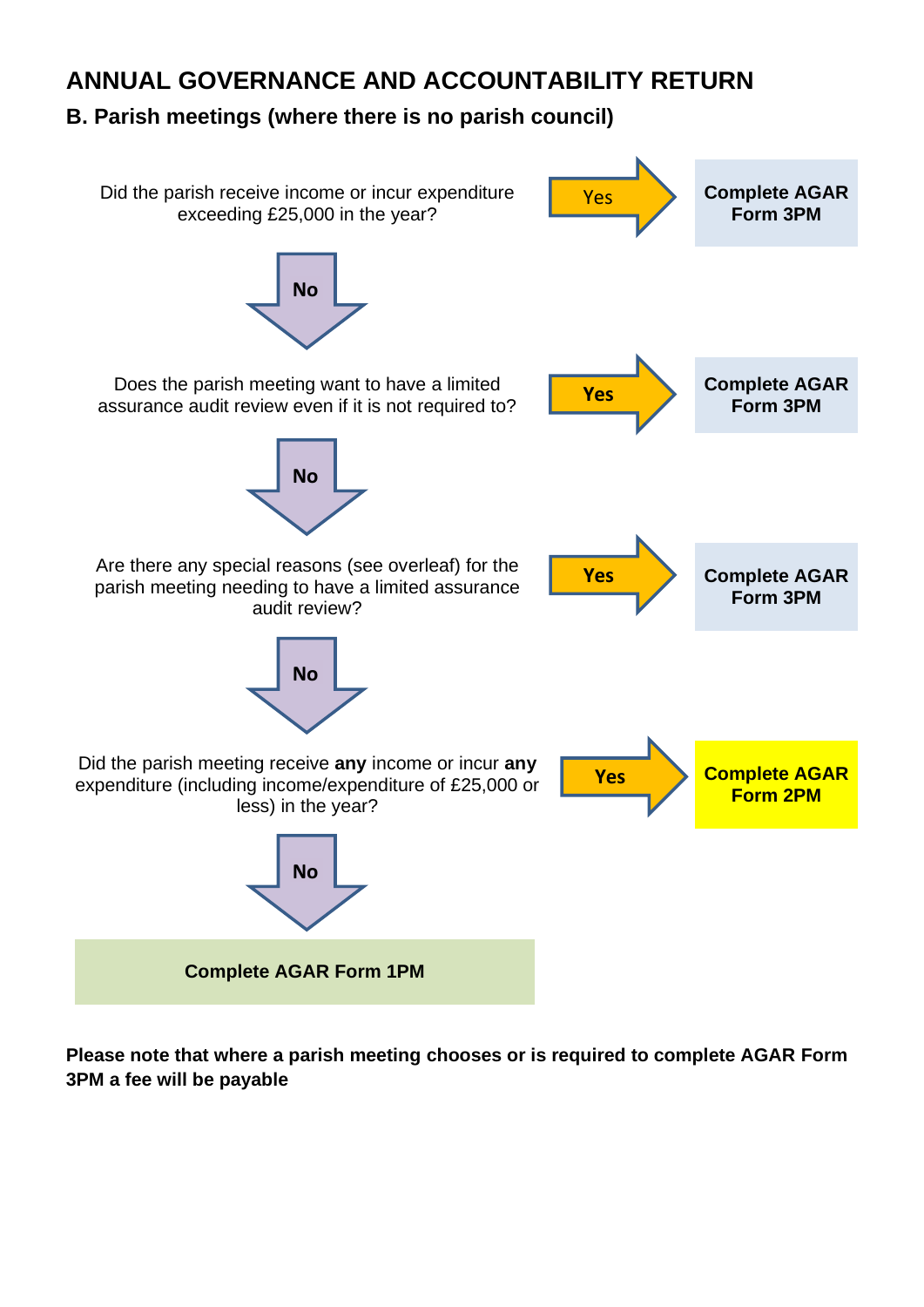# **SPECIAL REASONS**

### **If any of these statements is true the parish meeting must complete AGAR Form 3PM**

- 1. The financial year is one of the first 3 years of the parish's existence;
- 2. In relation to the previous financial year, the external auditor:
	- a) has issued a public interest report in respect of the parish meeting or any entity connected with it;
	- b) has made a statutory recommendation to the parish meeting, relating to the parish or any entity connected with it;
	- c) has issued an advisory notice under paragraph 1(1) of Schedule 8 to the Audit and Accountability Act 2014 ("the Act") (other than a notice that has subsequently been withdrawn);
	- d) has commenced judicial review proceedings under section 31(1) of the Act; or
	- e) has made an application under section 28(1) of the Act for a declaration that an item of account is unlawful (other than an application that has been withdrawn or in respect of which the court has refused to make the declaration); or
- 3. In relation to the previous financial year, the court has declared an item of account unlawful after a person made an appeal under section 28(3) of the Act.

#### **AGAR Form 1PM for parish meetings with no income or expenditure**

Before 1 July the Chairman of the parish meeting must:

- 1) complete the certificate of exemption and declaration of no accounts (Part 1, page 2), including:
	- a) a confirmation that no income was received nor expenditure incurred in the year;
		- b) a statement of annual gross income in the year (0);
		- c) a statement of annual gross expenditure in the year (0);
	- d) a statement of balances held as at 31 March;
	- e) the Chairman's signature;
	- f) the date on which the certificate of exemption was signed;
	- g) the Chairman's name, address, telephone number and email address; and
	- h) the name and address of the external auditor;
- 2) send the completed certificate of exemption to the external auditor; and
- 3) ensure that a copy of the completed certificate of exemption is published on an appropriate website or placed on public display in the local area for a period of at least 14 days.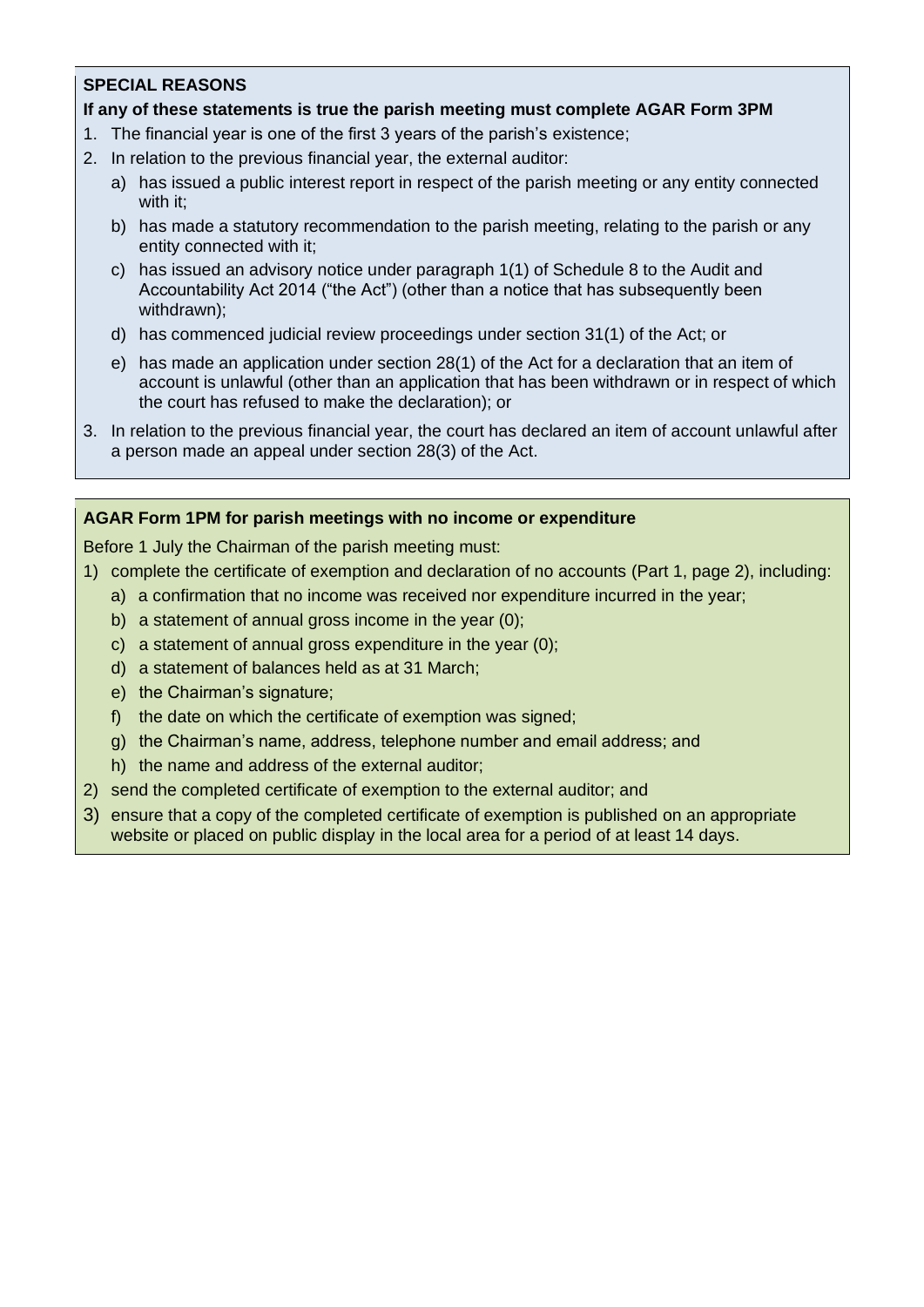#### **AGAR Form 2PM for parish meetings with neither income nor expenditure exceeding £25,000**

Before 1 July the Chairman of the parish meeting must ensure that:

- 1) the certificate of exemption (page 3) is completed and includes:
	- a) a statement of annual gross income in the year;
	- b) a statement of annual gross expenditure in the year;
	- c) the signature of the Chairman;
	- d) the date on which the certificate of exemption was signed;
	- e) the date on which the certificate of exemption was approved (with minute reference); and
	- f) the telephone number and email address of the Chairman;
- 2) the completed certificate of exemption is sent to the external auditor;
- 3) the internal audit report for the year (page 4) is completed, signed and dated by the internal auditor;
- 4) the annual governance statement (page 5: Section 1) is:
	- a) completed;
	- b) formally approved at a parish meeting, with date and minute reference inserted; and
	- c) signed by the Chairman;
- 5) summary accounting statements (page 6: Section 2) are
	- a) completed;
	- b) signed and dated by the Chairman as Responsible Financial Officer (RFO) prior to being presented for approval;
	- c) formally approved at a parish meeting with date and minute reference inserted; and
	- d) signed by the Chairman to certify that they have been approved; and

### 6) copies of:

- a) the completed certificate of exemption;
- b) the completed, signed and dated annual internal audit report;
- c) the completed, approved, dated and signed annual governance statement;
- d) the completed, approved, dated and signed summary accounting statements;
- e) an analysis of variances
- f) a bank reconciliation;
- g) notice of the period for the exercise of public rights; and

h) other information required by Regulation 15 (2) of the Accounts and Audit Regulations 2015 are published on an appropriate website or placed on public display in the local area for a period of at least 14 days.